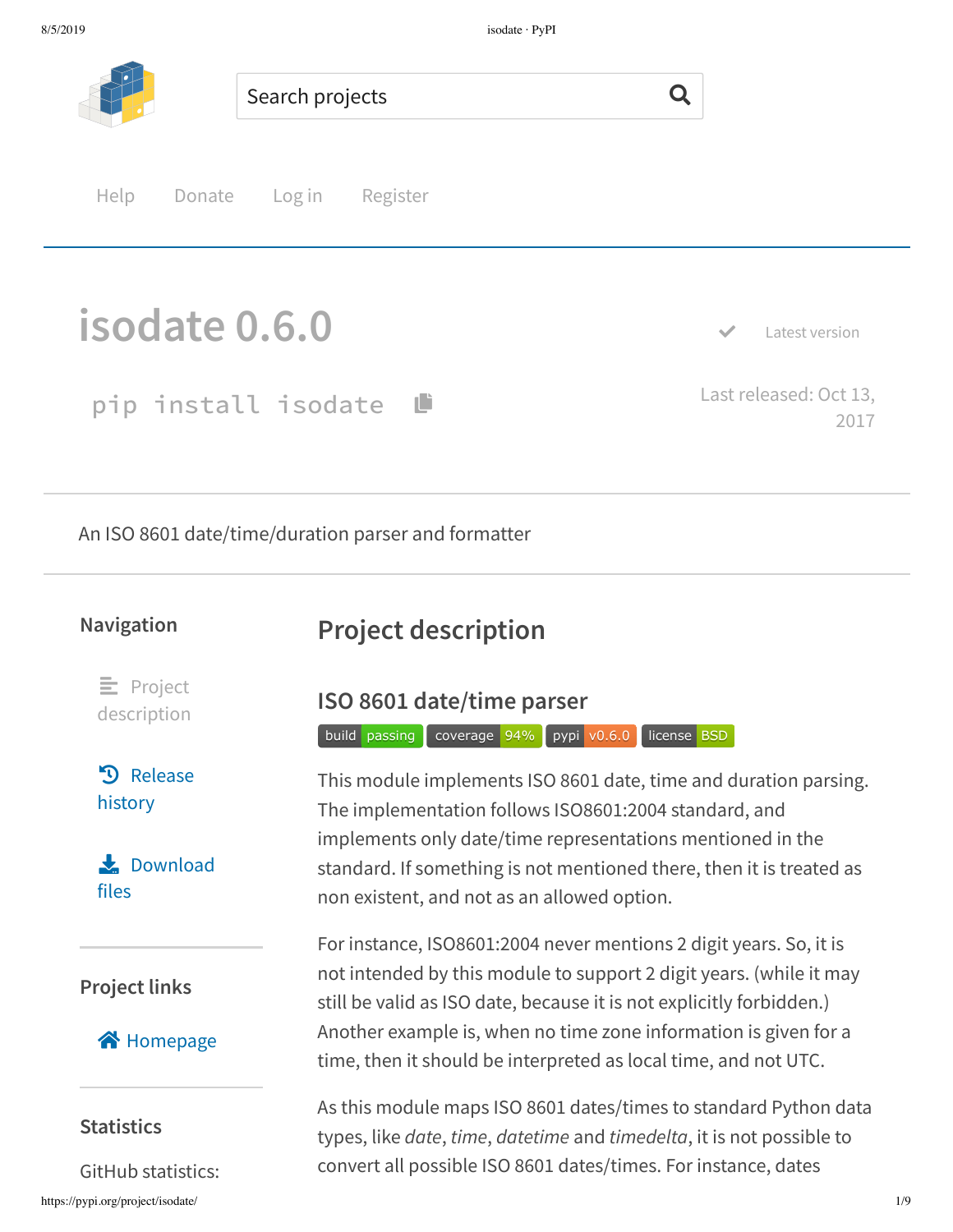ɕ **Stars:** 74 æ

**Forks:** 32 æ

á **Open issues/PRs:** 20 æ

View statistics for this project via Libraries.io  $\mathbf{Z}$ , or by using Google **BigQuery**<sub>¤</sub>

#### **Meta**

**License:** BSD License (BSD)

**Author:** Gerhard Weis $\overline{\mathbf{\Sigma}}$ 

#### **Maintainers**



#### **Classifiers**

#### **Development Status** 4 - Beta

### **Intended Audience** Developers

## **License**

OSI Approved :: BSD License

**Operating System** OS Independent

**Programming Language**

#### 8/5/2019 isodate · PyPI

before 0001-01-01 are not allowed by the Python *date* and *datetime* classes. Additionally fractional seconds are limited to microseconds. That means if the parser finds for instance nanoseconds it will round it to microseconds.

#### **Documentation**

**Currently there are four parsing methods available.**

- **parse\_time:** parses an ISO 8601 time string into a *time* object
- **parse\_date:** parses an ISO 8601 date string into a *date* object
- **parse\_datetime:** parses an ISO 8601 date-time string into a *datetime* object
- **parse\_duration:**

parses an ISO 8601 duration string into a *timedelta* or *Duration* object.

**parse\_tzinfo:**

parses the time zone info part of an ISO 8601 string into a *tzinfo* object.

As ISO 8601 allows to define durations in years and months, and *timedelta* does not handle years and months, this module provides a *Duration* class, which can be used almost like a *timedelta* object (with some limitations). However, a *Duration* object can be converted into a *timedelta* object.

There are also ISO formatting methods for all supported data types. Each *xxx\_isoformat* method accepts a format parameter. The default format is always the ISO 8601 expanded format. This is the same format used by *datetime.isoformat*: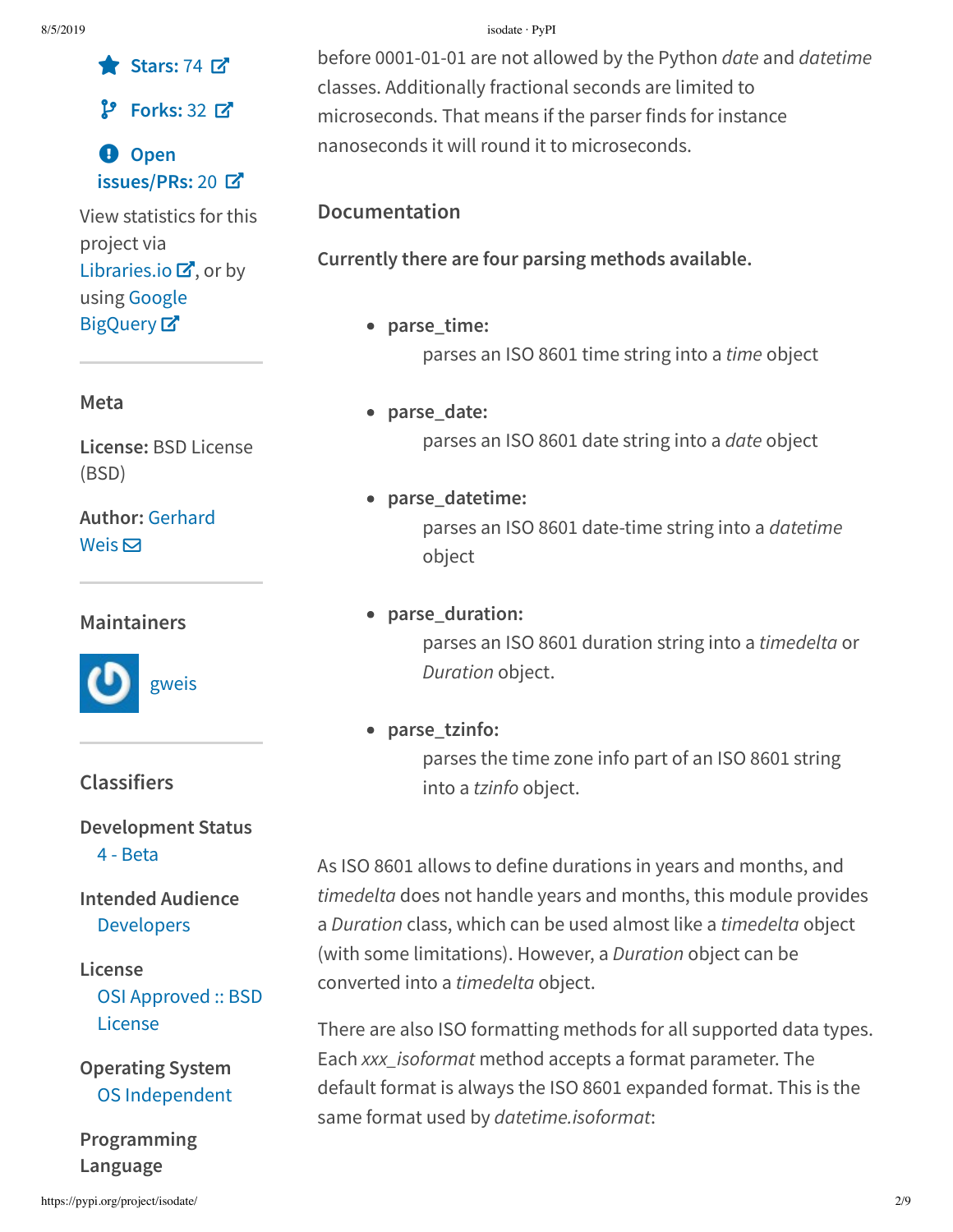Python Python :: 2.6 Python :: 2.7 Python :: 3.3 Python :: 3.4 Python :: 3.5 Python :: 3.6 Python :: Implementation :: **PyPy** 

#### **Topic**

Internet Software Development :: Libraries :: Python Modules

# *time\_isoformat:*

*Intended to create ISO time strings with default format hh:mm:ssZ.*

#### *date\_isoformat:*

*Intended to create ISO date strings with default format yyyy-mm-dd.*

#### *datetime\_isoformat:*

*Intended to create ISO date-time strings with default format yyyy-mm-ddThh:mm:ssZ.*

### *duration\_isoformat:*

*Intended to create ISO duration strings with default format PnnYnnMnnDTnnHnnMnnS.*

#### *tz\_isoformat:*

*Intended to create ISO time zone strings with default format hh:mm.*

#### *strime:*

*A re-implementation mostly compatible with Python's strime, but supports only those format strings, which can also be used for dates prior 1900. This method also understands how to format datetime and Duration instances.*

## **Installation:**

This module can easily be installed with Python standard installation methods.

Either use *python setup.py install* or in case you have *setuptools* or *distribute* available, you can also use *easy\_install*.

## **Limitations:**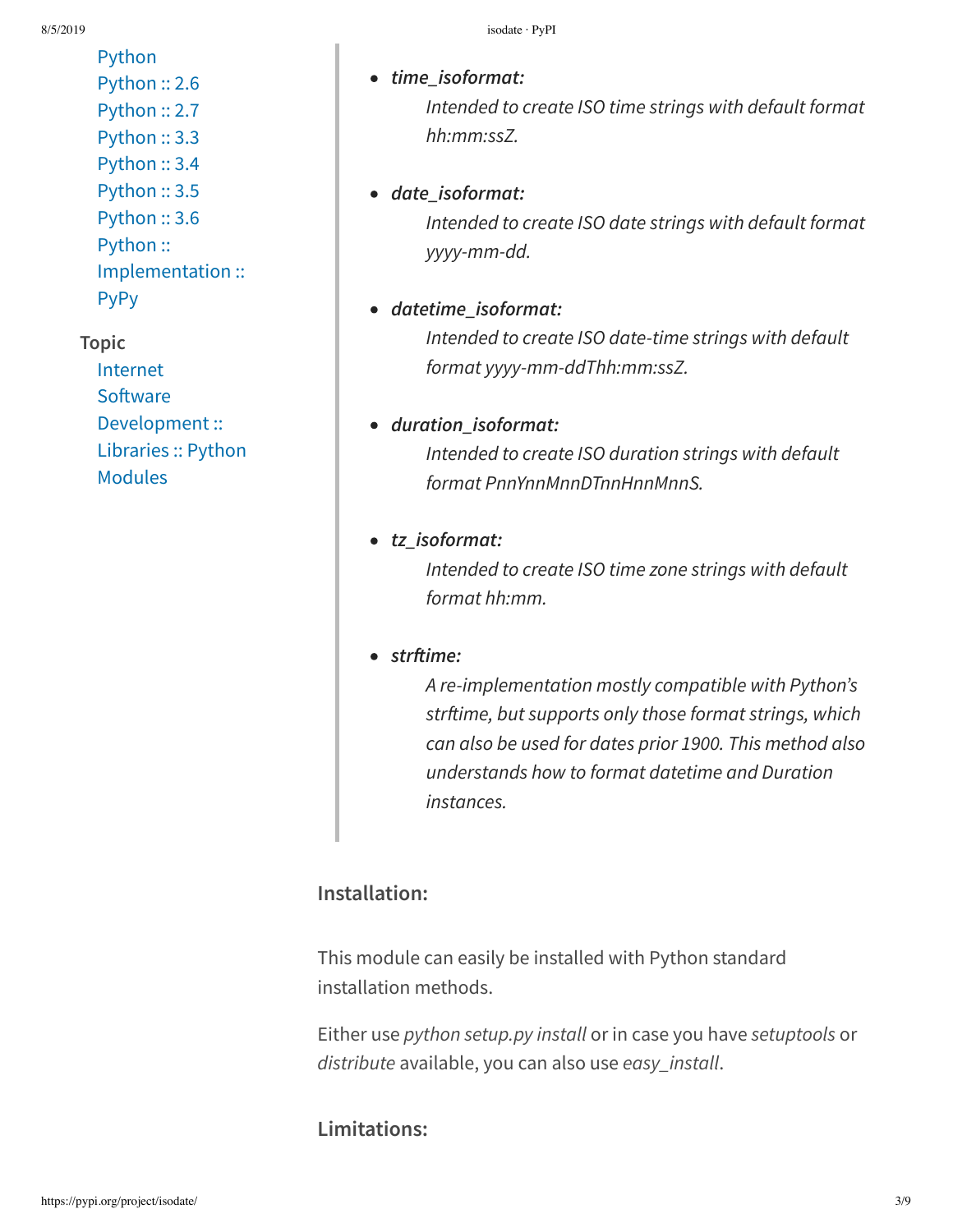- *The parser accepts several date/time representation which should be invalid according to ISO 8601 standard.*
	- *1. for date and time together, this parser accepts a mixture of basic and extended format. e.g. the date could be in basic format, while the time is accepted in extended format. It also allows short dates and times in date-time strings.*
	- *2. For incomplete dates, the first day is chosen. e.g. 19th century results in a date of 1901-01-01.*
	- *3. negative Duration and timedelta value are not fully supported yet.*

#### **Further information:**

The doc strings and unit tests should provide rather detailed information about the methods and their limitations.

The source release provides a *setup.py* script, which can be used to run the unit tests included.

Source code is available at http://github.com/gweis/isodate.

### **CHANGES**

#### **0.6.0 (2017-10-13)**

- support incomplete month date (Fabien Loffredo)
- rely on duck typing when doing duration maths
- support ": as separator in fractional time zones (usrenmae)

#### **0.5.4 (2015-08-06)**

- Fix parsing of Periods (Fabien Bochu)
- Make Duration objects hashable (Geoffrey Fairchild)
- Add multiplication to duration (Reinoud Elhorst)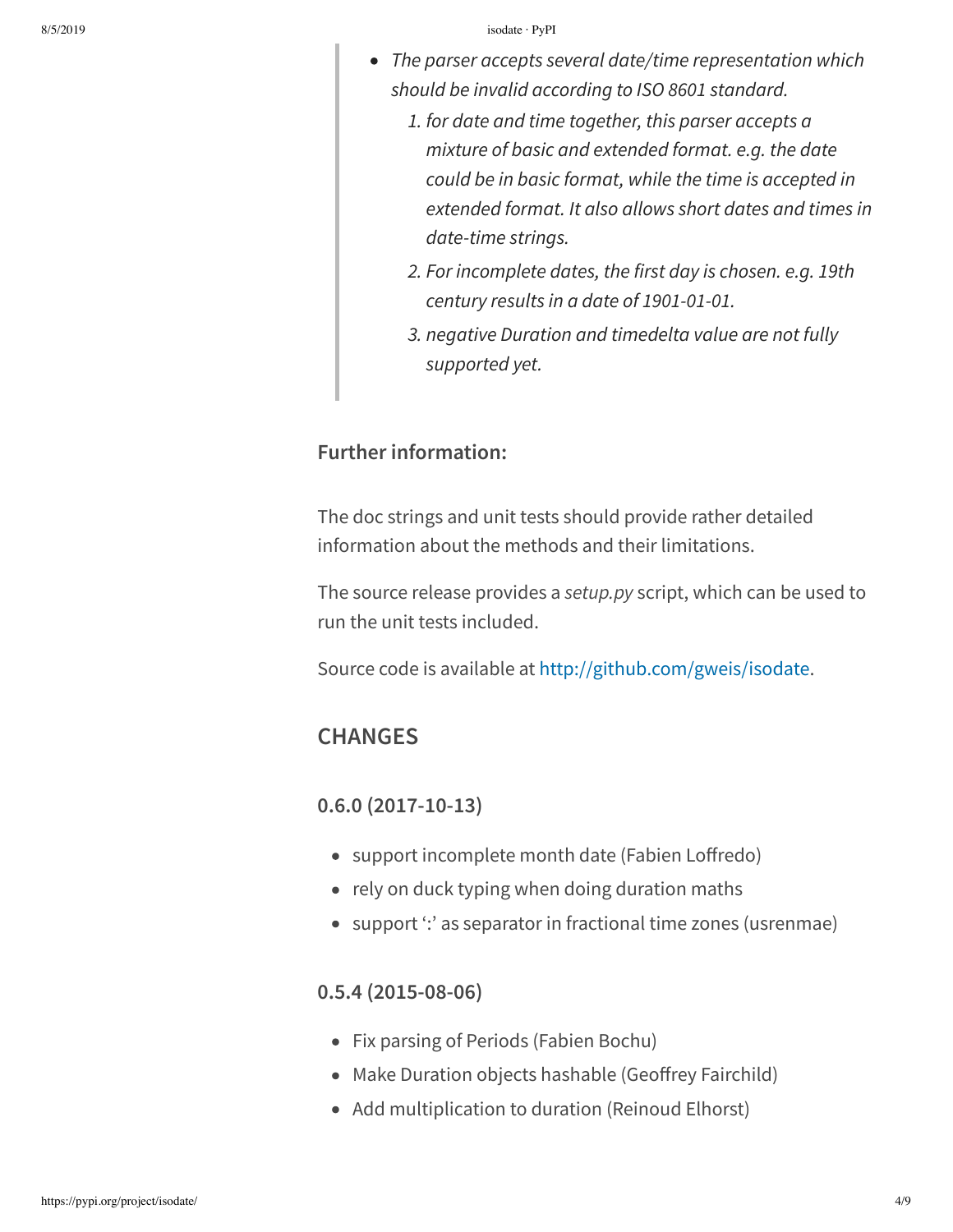#### **0.5.1 (2014-11-07)**

- fixed pickling of Duration objects
- raise ISO8601Error when there is no 'T' separator in datetime strings (Adrian Coveney)

#### **0.5.0 (2014-02-23)**

- ISO8601Error are subclasses of ValueError now (Michael Hrivnak)
- improve compatibility across various python variants and versions
- raise exceptions when using fractional years and months in date maths with durations
- renamed method todatetime on Duraction objects to totimedelta

#### **0.4.9 (2012-10-30)**

- support pickling FixedOffset instances
- make sure parsed fractional seconds are in microseconds
- add leading zeros when formattig microseconds (Jarom Loveridge)

#### **0.4.8 (2012-05-04)**

• fixed incompatibility of unittests with python 2.5 and 2.6 (runs fine on 2.7 and 3.2)

#### **0.4.7 (2012-01-26)**

• fixed tzinfo formatting (never pass None into tzinfo.utcoffset $()$ )

#### **0.4.6 (2012-01-06)**

• added Python 3 compatibility via 2to3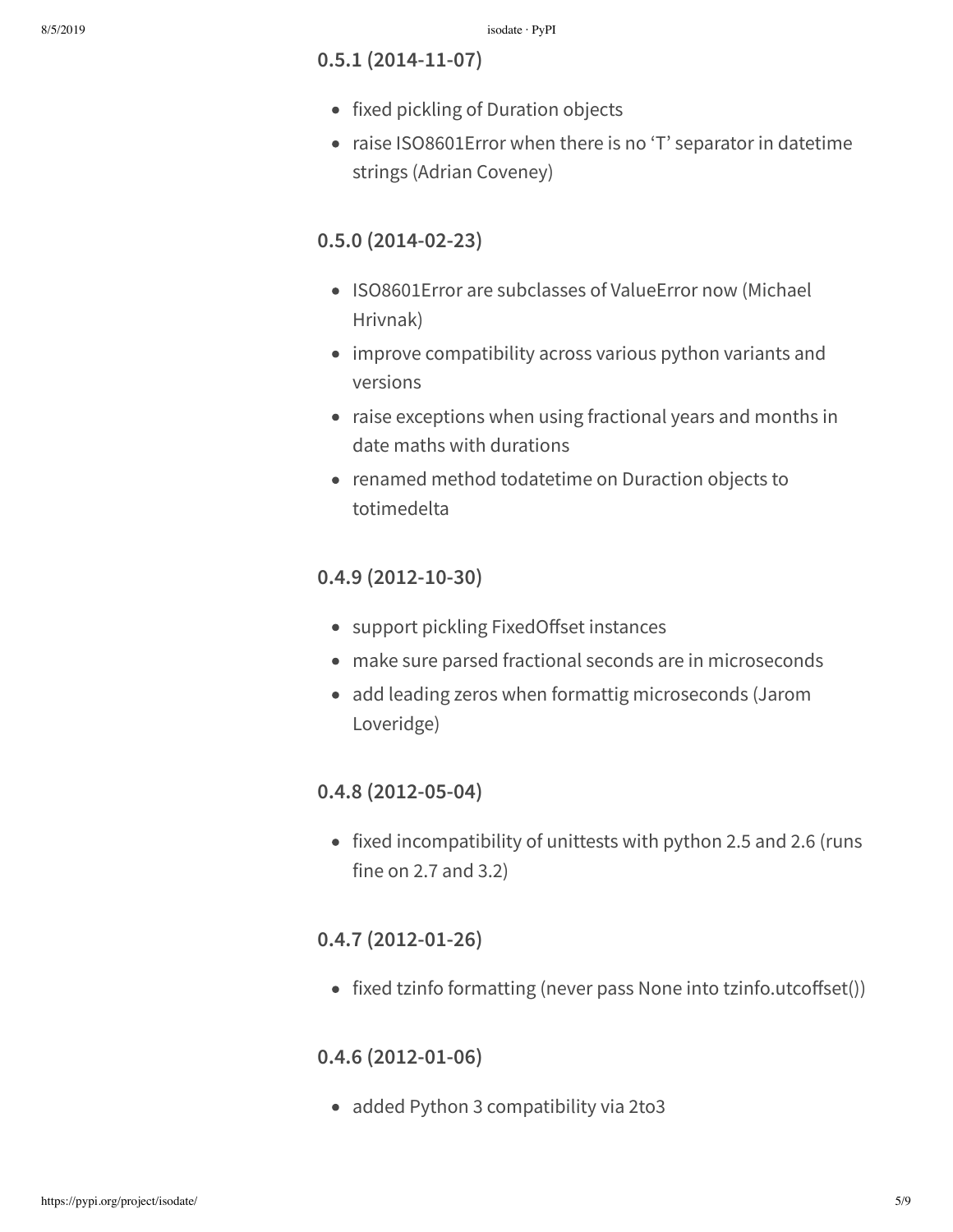**0.4.5 (2012-01-06)**

made setuptools dependency optional

#### **0.4.4 (2011-04-16)**

• Fixed formatting of microseconds for datetime objects

#### **0.4.3 (2010-10-29)**

• Fixed problem with %P formating and fractions (supplied by David Brooks)

### **0.4.2 (2010-10-28)**

- Implemented unary for Duration (supplied by David Brooks)
- Output fractional seconds with '%P' format. (partly supplied by David Brooks)

#### **0.4.1 (2010-10-13)**

- fixed bug in comparison between timedelta and Duration.
- fixed precision problem with microseconds (reported by Tommi Virtanen)

#### **0.4.0 (2009-02-09)**

- added method to parse ISO 8601 time zone strings
- added methods to create ISO 8601 conforming strings

#### **0.3.0 (2009-1-05)**

• Initial release

#### **TODOs**

This to do list contains some thoughts and ideas about missing features, and parts to think about, whether to implement them or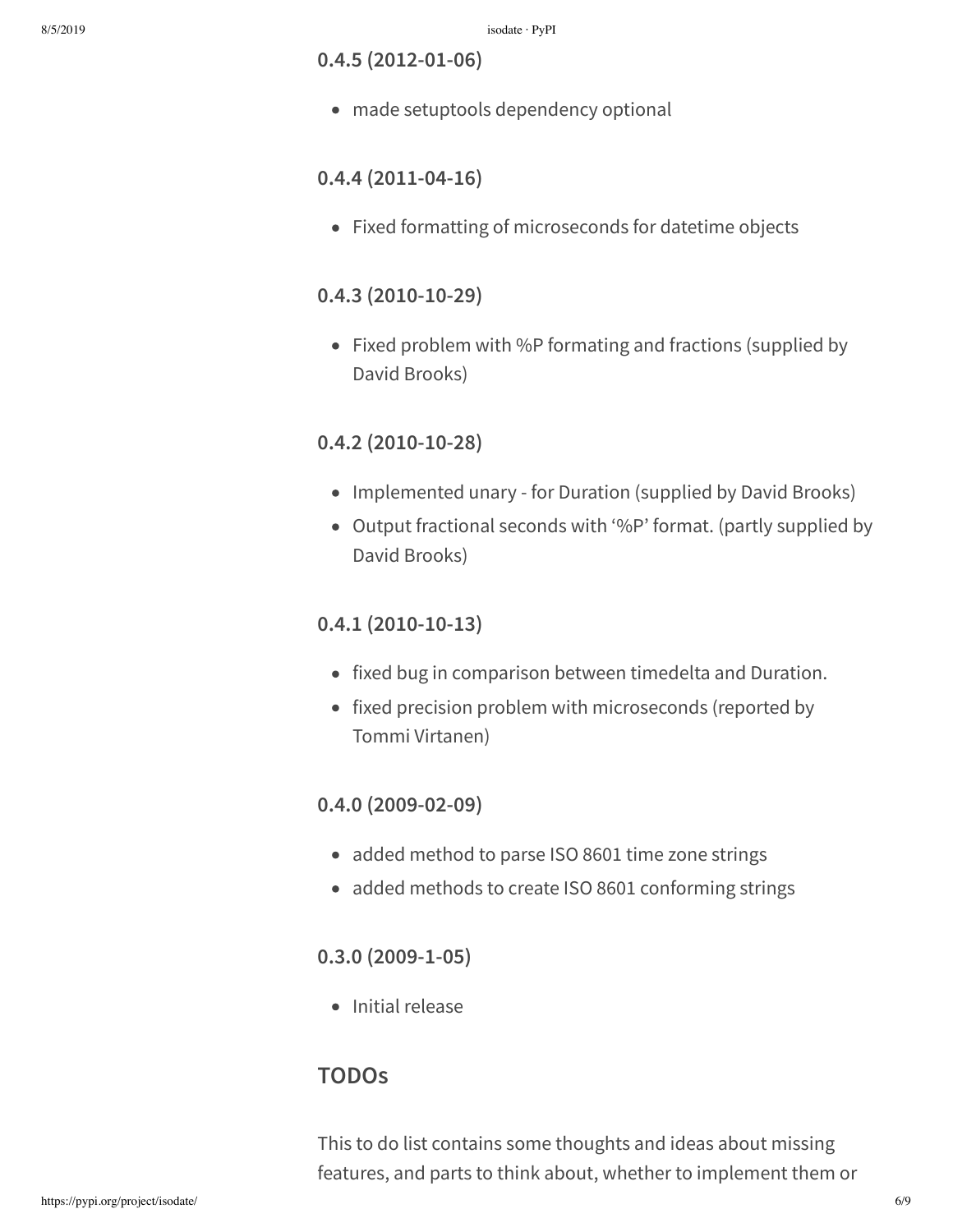#### 8/5/2019 isodate · PyPI

not. This list is probably not complete.

#### **Missing features:**

- *time formating does not allow to create fractional representations.*
- *parser for ISO intervals.*
- *currently microseconds are always padded to a length of 6 characters. trailing 0s should be optional*

#### **Documentation:**

- *parse\_datetime:*
	- *complete documentation to show what this function allows, but ISO forbids. and vice verse.*
	- *support other separators between date and time than 'T'*

#### *parse\_date:*

- *yeardigits should be always greater than 4*
- *dates before 0001-01-01 are not supported*
- *parse\_duration:*
	- *alternative formats are not fully supported due to parse\_date restrictions*
	- *standard duration format is fully supported but not very restrictive.*

#### *Duration:*

- *support fractional years and month in calculations*
- *implement w3c order relation? (http://www.w3.org/TR/xmlschema-2/#durationorder)*
- *refactor to have duration mathematics only at one place.*
- *localize \_\_str\_\_ method (does timedelta do this?)*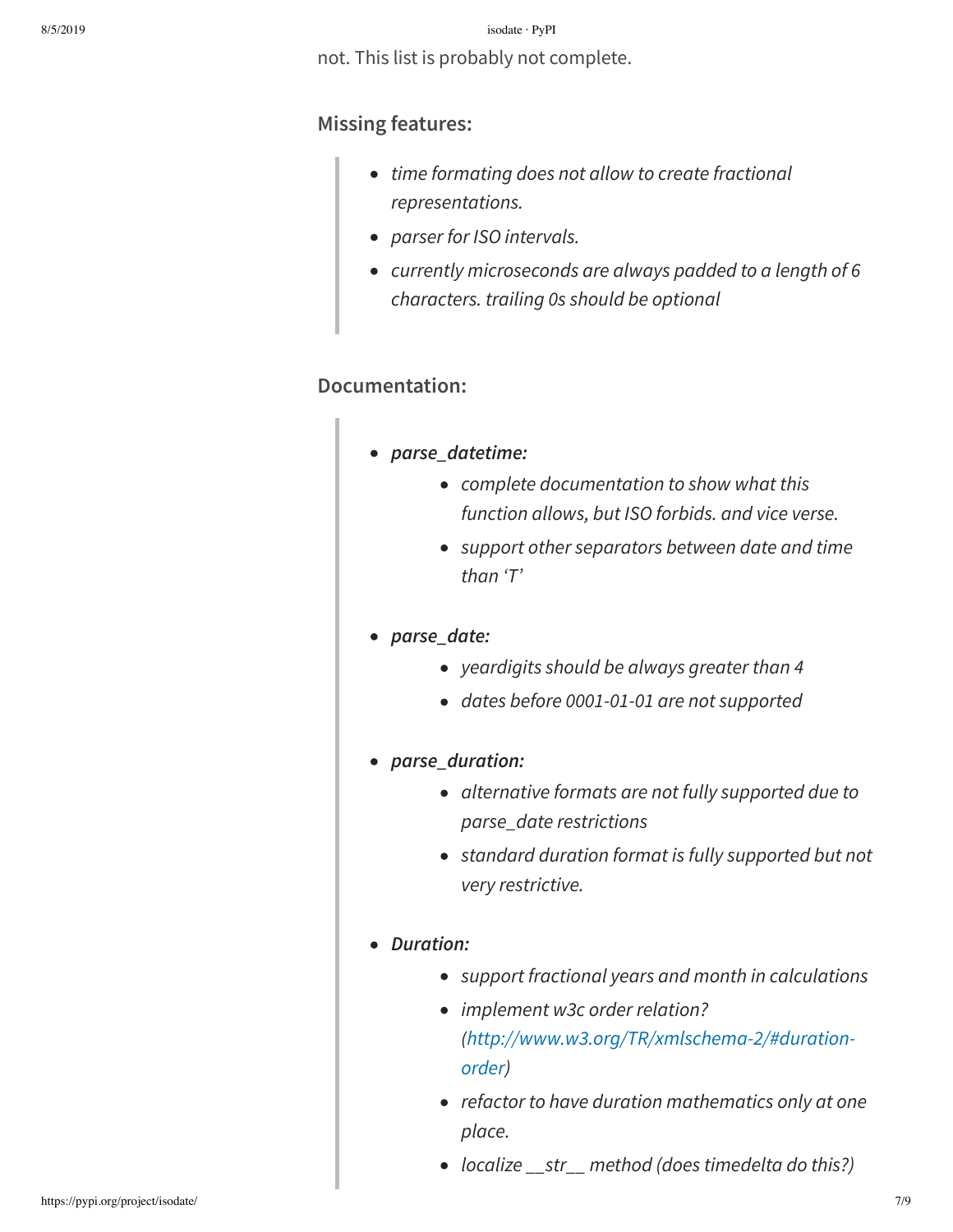8/5/2019 isodate · PyPI

- *when is a Duration negative?*
- *normalize Durations. months [00-12] and years ] inf,+inf[*



### **About PyPI**

Installing packages Uploading packages User guide<sup>T</sup> FAQs

PyPI on Twitter<sup>7</sup> Infrastructure dashboard Package index name retention 口 Our sponsors

## **Contributing to PyPI**

Bugs and feedback Contribute on GitHub<sup>C</sup> Development credits

## **Using PyPI**

Code of conduct<sup>™</sup> Report security issue Privacy policy<sup>[2]</sup> Terms of use

#### Status: All Systems Operational

Developed and maintained by the Python community, for the Python community. Donate today!

© 2019 Python Software Foundation

**Desktop version**